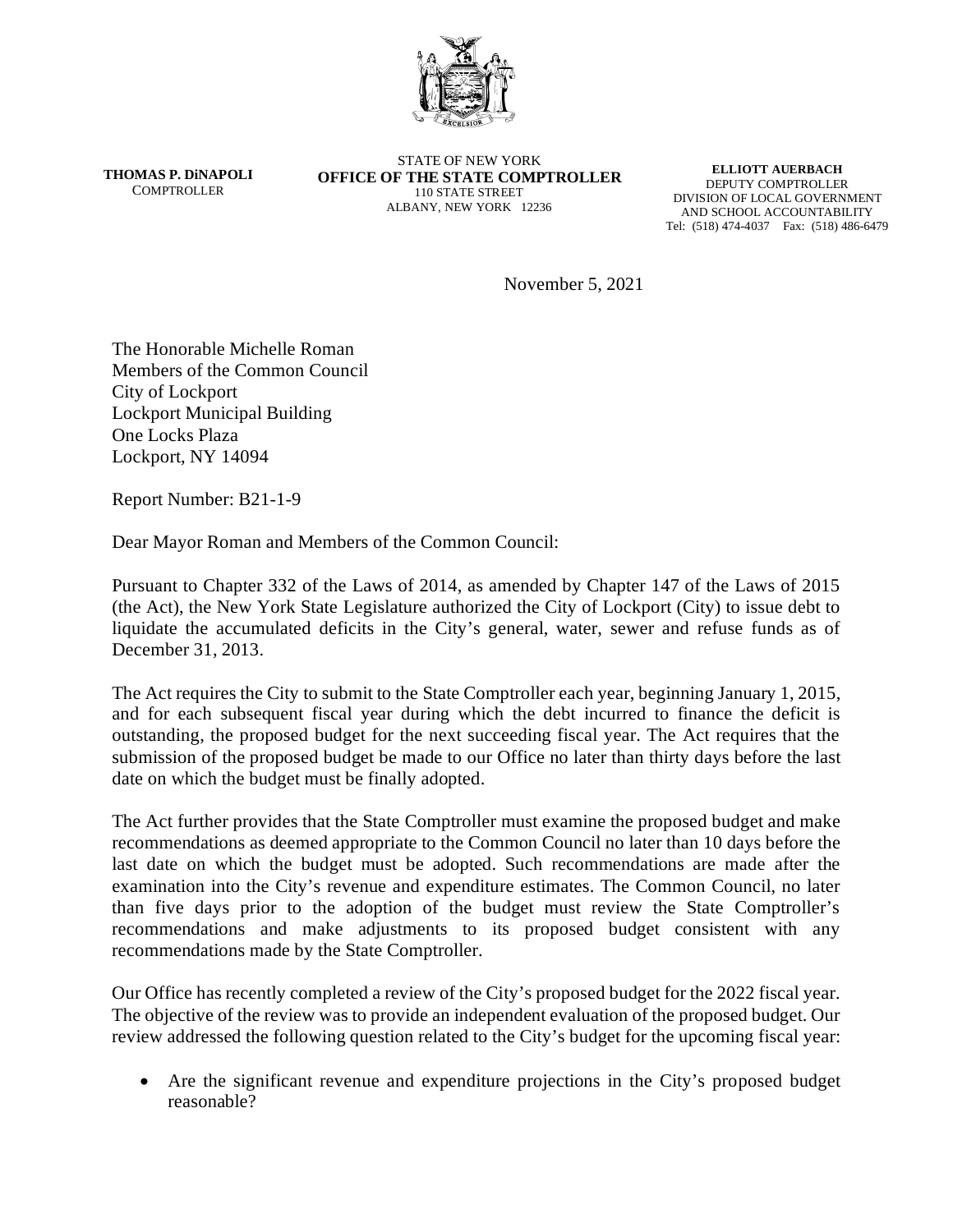Based on the results of our review, except for the matters described in this letter, we found that the significant revenue and expenditure projections in the proposed budget appear reasonable.

To accomplish our objective in this review, we requested your proposed budget, salary schedules, debt payment schedules and other pertinent information. We identified and examined significant estimated revenues and expenditures for reasonableness with emphasis on significant and/or unrealistic increases or decreases. We analyzed, verified and/or corroborated trend data and estimates, where appropriate. We identified any significant new or unusually high revenue or expenditure estimates, made appropriate inquiries and reviewed supporting documentation to determine the nature of the items and to assess whether the estimates were realistic and reasonable.

The scope of our review does not constitute an audit under generally accepted government auditing standards (GAGAS). We do not offer comments or make specific recommendations on public policy decisions, such as the type and level of services under consideration to be provided.

The proposed budget package submitted for review for the 2022 fiscal year (summarized in Figures 1, 2 and 3) consisted of the following:

- 2022 Proposed Budget
- Supplementary Information

| <b>Figure 1: 2022 Proposed Budget</b> |                                                           |                                     |                                     |                                      |
|---------------------------------------|-----------------------------------------------------------|-------------------------------------|-------------------------------------|--------------------------------------|
| <b>Fund</b>                           | <b>Appropriations</b><br>and Provisions<br>for Other Uses | <b>Estimated</b><br><b>Revenues</b> | Appropriated<br><b>Fund Balance</b> | <b>Real Property</b><br><b>Taxes</b> |
| General                               | \$26,431,643                                              | \$12,606,433                        | \$583,113                           | \$13,242,097                         |
| Water                                 | 4,350,469                                                 | 4,350,469                           | $\theta$                            |                                      |
| Sewer                                 | 4,141,342                                                 | 4,141,342                           |                                     |                                      |
| Refuse                                | 1,428,836                                                 | 1,428,836                           |                                     |                                      |
| <b>Total</b>                          | \$36,352,290                                              | \$22,527,080                        | \$583,113                           | \$13,242,097                         |

The proposed budget submitted to our Office is summarized as follows:

Our review disclosed the following findings which should be reviewed by the Common Council for appropriate action. We also discussed minor budget deficiencies we noted during our review with City officials. As noted, the Act requires the Common Council to review our recommendations and make adjustments to the proposed budget consistent with our recommendations. We believe that prompt action by City officials will help improve the City's financial condition.

# **Fund Balance**

Fund balance represents the cumulative residual resources from prior fiscal years that may be appropriated in the annual budget to reduce the tax levy. The City appropriated \$583,113 (Figure 2) as a financing source in the 2022 general fund budget.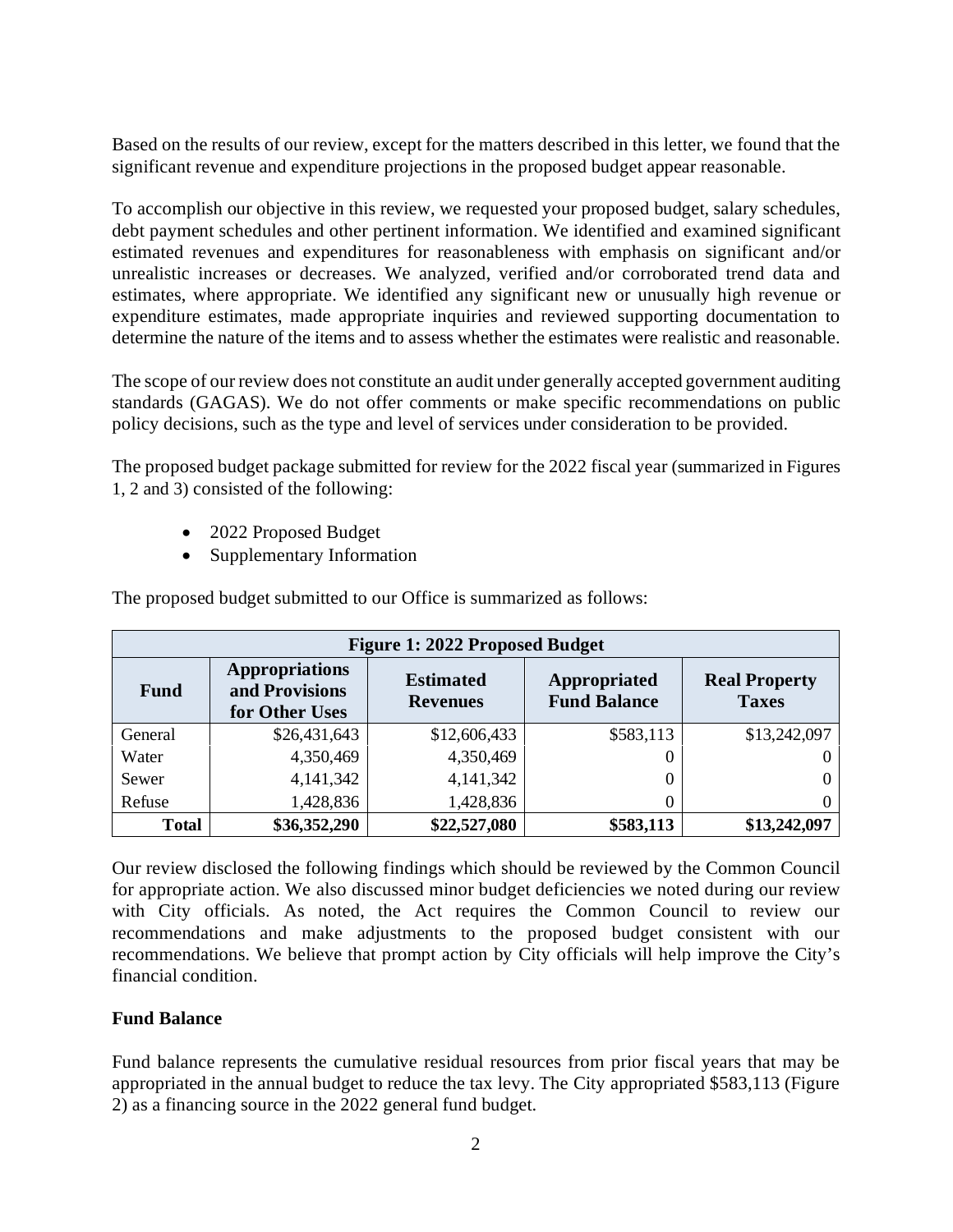

City officials may retain a reasonable amount of unrestricted fund balance for each fund, consistent with prudent budgeting practices, necessary to help ensure orderly financial operations and the continued provision of services. City officials should assess what is reasonable for their particular situation considering various factors such as the timing of receipts and disbursements and the volatility of revenues and expenditures. Because fund balance is affected by the results of operations, it may not be available on a recurring basis and should be used cautiously. We note that effective long-range planning, the creation and planned use of reserves, and contingency appropriations in the annual budget may offset the amount of unrestricted fund balance the City would need to accumulate.

The City's fund balance policy states that unrestricted fund balance in the general fund should, at a minimum, total 17 percent of the following year's budgeted appropriations. City officials estimate unrestricted fund balance in the general fund will total \$7.4 million as of December 31, 2021, which is 27.8 percent of 2022 general fund appropriations included in the proposed budget. As a result, the projected unrestricted fund balance meets the City's fund balance policy minimum amount.

In addition, the City's fund balance policy states that the water, sewer and refuse funds should maintain unrestricted fund balance at a level needed to maintain positive cash balances throughout the year. City officials prepared and analyzed cash flow estimates for 2021 to determine whether unrestricted fund balance levels in these three funds were adequate. The analysis found that while fund balance is decreasing in all funds, the water and sewer fund have consistently maintained cash of at least three months of operating expenditures or 25 percent of the fund's annual operating budget, which is one of the benchmarks in the City's fund balance policy.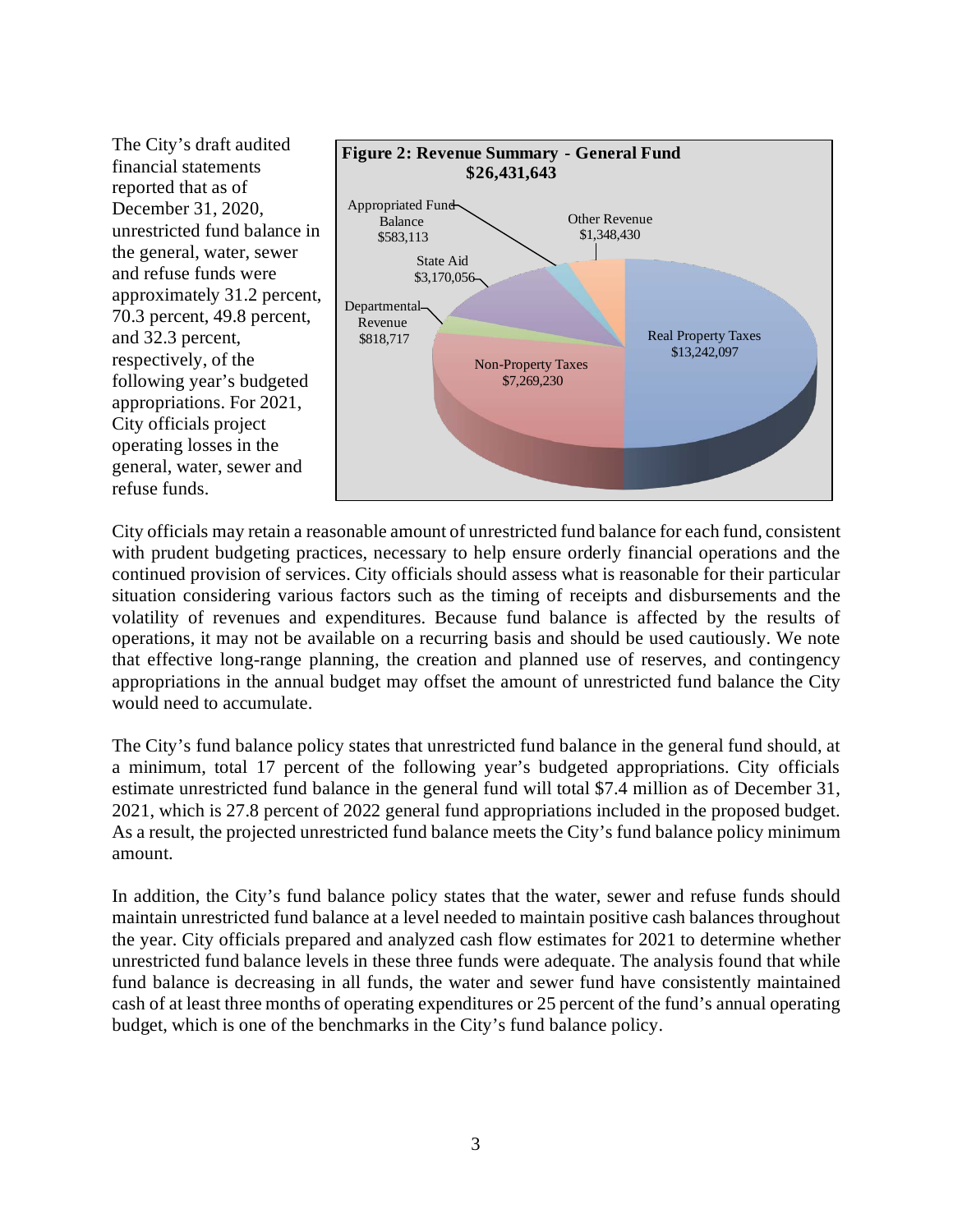### **Appropriations**

Salaries – In 2020 the City lost an arbitration ruling that requires the City to hire 12 firefighters. City officials told us they negotiated with the collective bargaining unit to hire four new firefighters each year beginning in 2021 through 2023, which was documented in a written agreement dated November 24, 2020. The 2022 proposed budget includes funding for four new firefighter positions.

Overtime – The proposed budget includes overtime funding of \$365,000 for the police department, \$175,000 for the fire department, \$90,000 for street maintenance and \$91,000 for water filtration and distribution. The total overtime appropriation is \$116,000 more than was budgeted in 2021 and \$21,000 more than the projected overtime expenditures for 2021. The fire department is over budget by \$35,000 as of October 1, 2021. The Fire Chief told us this is because the overtime appropriations were \$40,000 lower than in 2020 and because, although they have hired new firefighters, they are attending the fire academy and therefore are not able to cover any shifts until they graduate. In addition, the water department is over budget by \$8,000 as of October 1, 2021. The water filtration and distribution overtime appropriations were also decreased by over \$46,000 for 2021.

While department officials told us they are making an effort to ensure they stay within the budget, overtime can be driven by factors beyond their control. In addition, the City is increasing minimum staffing levels for the fire department by one firefighter each year (increasing from seven firefighters per shift to eight on January 1, 2022, and from eight to nine on January 1, 2023), which may result in increased overtime. As a result of these factors, the Common Council should ensure that



these appropriations are reasonable when adopting the final budget.

#### **Collective Bargaining Agreements**

City officials settled the two collective bargaining agreements with various City employees that had been outstanding for several years. The 2022 proposed budget includes a 2 percent increase in appropriations for the estimated salary increase of \$90,000.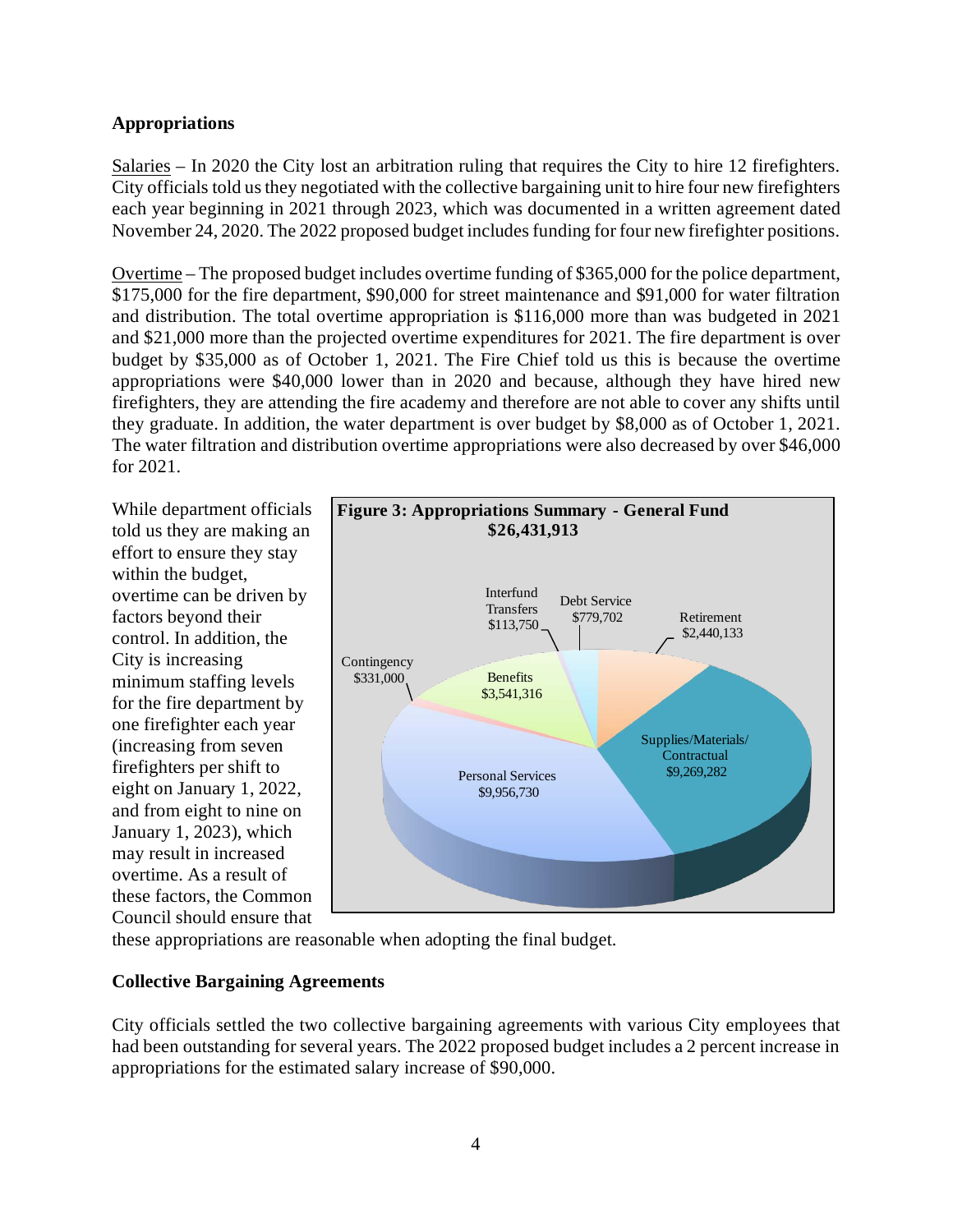## **Contingency**

Contingency accounts are used by local governments as a means of providing funding for unexpected events and uncertainties. The City has 24 employees that are retirement eligible. Based on historical data, if these employees choose to retire in 2022 they will be due buyouts averaging \$25,000 per retiree, totaling over \$600,000. The City has included \$500,000 in the 2022 proposed general fund, \$20,000 in the proposed water fund and \$25,000 in the proposed sewer fund budgets to fund buyouts.

The City's fund balance policy states that the general fund budget requires a contingency account of at least 1.25 percent of appropriations. The City's proposed budget includes a general fund contingency appropriation totaling \$331,000, which meets the 1.25 percent threshold. The proposed budget contains a water fund contingency appropriation of \$139,298 (3.20 percent of appropriations) and a sewer fund contingency appropriation of \$131,486 (3.17 percent). The Common Council needs to consider whether the contingency appropriations are adequate if unanticipated retirements occur.

### **American Rescue Plan Act**

The Federal American Rescue Plan Act of 2021 provided substantial aid to local governments. In addition to the more than \$1 million received in 2021, the City is expected to receive a similar amount during the 2022 fiscal year. The City, however, can only recognize this aid as revenue once eligible expenditures have been incurred (in accordance with United States Department of the Treasury guidance). Therefore, the City's ability to recognize the full amount of this aid in the 2022 fiscal year is contingent on eligible expenditures being incurred equal to the total amount of the aid. If eligible expenditures incurred are less than the total amount of the aid, the City will only be able to recognize revenue equal to the amount of eligible expenditures incurred. Any remaining amounts of aid are permitted to be used or obligated by local governments until December 31, 2024.

## **Tax Cap Compliance**

New York State General Municipal Law Section 3-c establishes a tax levy limit on local governments. The law generally precludes local governments from adopting a budget with a tax levy that exceeds the prior year tax levy by more than 2 percent or the rate of inflation, whichever is less, unless the governing board adopts a local law to override the tax levy limit. The tax levy limit for 2022 is 2 percent.

The proposed budget includes a tax levy of \$13,242,097 which is below the maximum levy the City can impose without the Common Council needing to override the tax levy limit. In adopting the 2022 budget, the Common Council should be mindful of the legal requirement to maintain the tax levy increase to no more than the tax levy limit as permitted by law, unless it properly overrides the tax levy limit prior to adopting the budget.